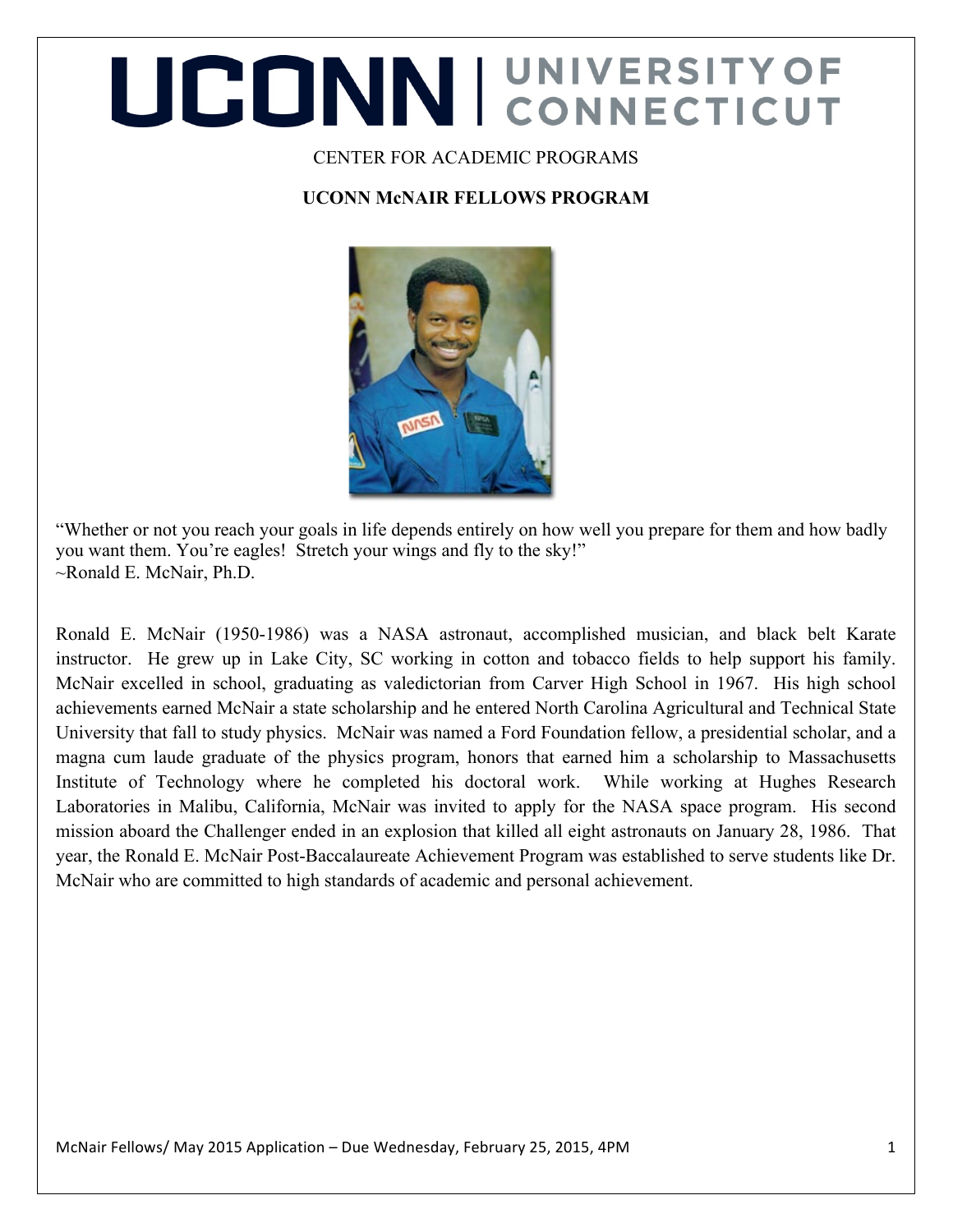#### **Eligibility Requirements Part 1**

#### **McNair participants must be able to check off a, or b, or both a and b**

#### 1. *Check off the categories that apply to you:*

a) \_\_\_ I am a first generation college student (neither parent has a four-year college degree) **AND** my family meets Federal TRIO income guidelines.

| Family<br>Unit | <b>Taxable Income</b> |
|----------------|-----------------------|
|                | \$17,505              |
| 2              | \$23,595              |
| 3              | \$29,685              |
|                | \$35,775              |
| 5              | \$41,865              |
| 6              | \$47,955              |
|                | \$54,045              |
|                | \$60,135              |

#### **Federal TRIO Programs 2014 Income Levels**

b) I am from a population underrepresented in Ph.D. programs.

\*\* United States Department of Education: Black (non-hispanic), Hispanic, American Indian, Alaskan Native (as defined in section 7306 of the Elementary and Secondary Education Act of 1965, as amended (ESEA)), Native Hawaiian (as defined in section 7207 of the ESEA), and Native American Pacific Islander (as defined in section 320 of HEA)

2. *Ethnicity:* I self-identify as \_\_\_\_\_\_\_\_\_\_\_\_\_\_\_\_\_\_\_\_\_\_\_\_\_\_\_\_\_\_\_\_\_\_\_\_\_.

#### **Eligibility Requirements Part 2** *Must check both*

I am a U.S. citizen or Legal Resident (please submit documentation if Legal Resident)

 $\mathcal{L}_\mathcal{L} = \{ \mathcal{L}_\mathcal{L} = \{ \mathcal{L}_\mathcal{L} = \{ \mathcal{L}_\mathcal{L} = \{ \mathcal{L}_\mathcal{L} = \{ \mathcal{L}_\mathcal{L} = \{ \mathcal{L}_\mathcal{L} = \{ \mathcal{L}_\mathcal{L} = \{ \mathcal{L}_\mathcal{L} = \{ \mathcal{L}_\mathcal{L} = \{ \mathcal{L}_\mathcal{L} = \{ \mathcal{L}_\mathcal{L} = \{ \mathcal{L}_\mathcal{L} = \{ \mathcal{L}_\mathcal{L} = \{ \mathcal{L}_\mathcal{$ 

\_\_\_ I am currently enrolled in an undergraduate, baccalaureate program at the University of Connecticut.

Student Name Student Signature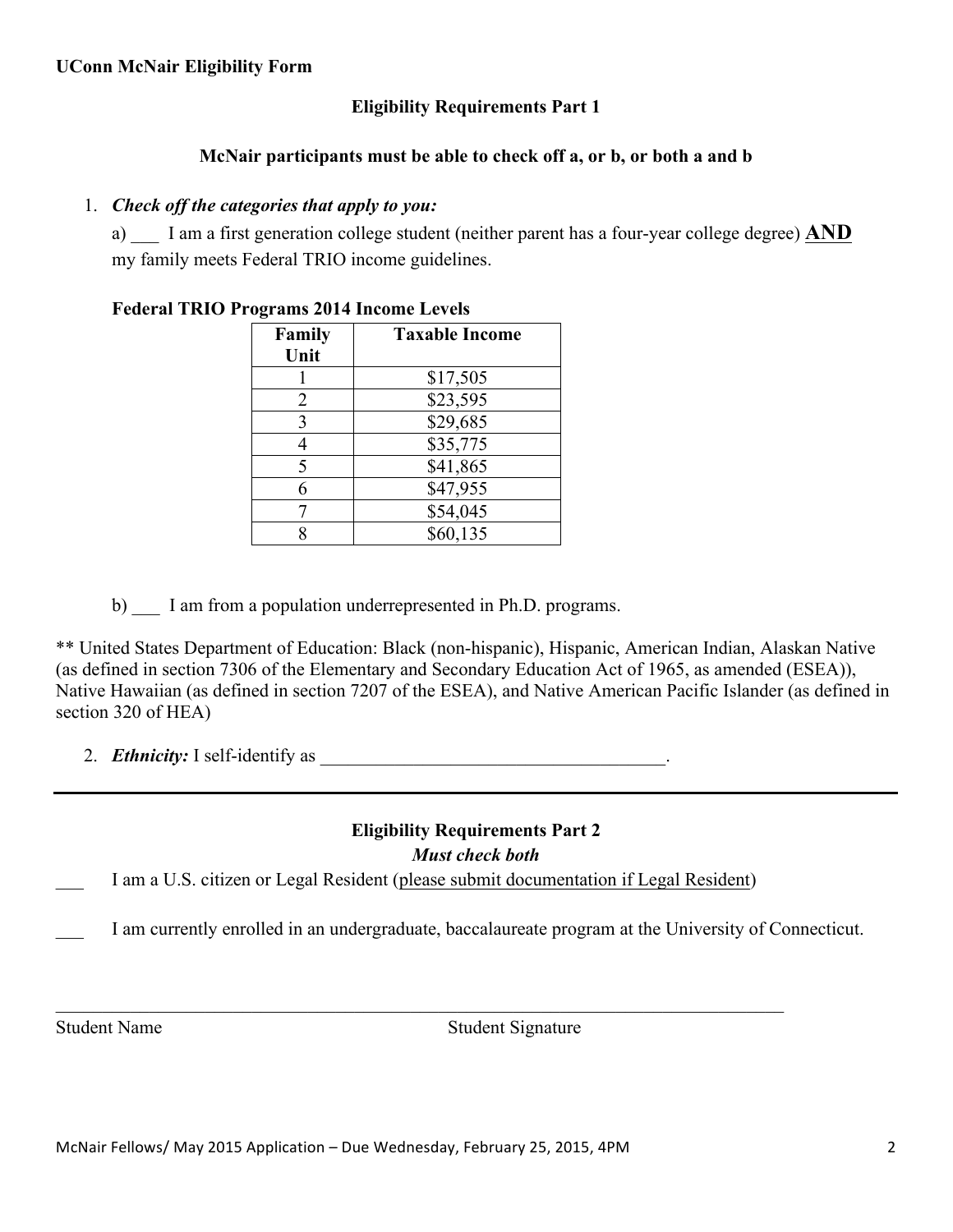#### CENTER FOR ACADEMIC PROGRAMS UConn McNAIR FELLOWS PROGRAM May 11 – 22, 2015

#### **McNair Application**

The University of Connecticut's Ronald E. McNair Post-Baccalaureate Achievement Program prepares undergraduate students who are **rising sophomores**, students who will be sophomores in the fall, or **students who just completed their sophomore year**, for advanced academic study and research, particularly in the STEM disciplines (science, technology, engineering, mathematics). We are inviting selected students to participate in a two-week McNair Fellows Program. McNair Fellows partner with staff, faculty mentors, and graduate students for academic exploration through workshops, seminars, and field trips designed to provide early exposure to scientific research in the academy.

The McNair Selection Committee will review applications to determine eligibility as mandated by federal TRiO guidelines. Eligible candidates will be evaluated using the following criteria: need for the program, academic preparedness, and has demonstrated commitment to participate in summer study as exhibited through the personal statement, recommendation, and interview.

#### **If selected for an interview, they will be held during the weeks of March 9 and March 23, 2015.**

#### **Please submit one stapled packet, printed single-sided by Wednesday, February 25, 2015, 4PM:**

- **UConn McNair Eligibility Form (page 2)**
- **2015 McNair Application Form (page 5, 6)**
- **Personal essay:** 
	- o **Format:** 1 page max., Times New Roman, size 12, double-spaced, 1-inch margins (all).
	- o **Required content: see page 8**
- **University of Connecticut Transcript (unofficial)**
- **1 Letter of Recommendation in sealed, signed envelope (or) signed, scanned, and emailed as a PDF from recommender directly to renee.gilberti@uconn.edu**
- **Financial Aid Documentation (upon request)**

CENTER FOR ACADEMIC PROGRAMS UConn McNair Scholars Program Attn: Dr. Renée M. Gilberti 368 Fairfield Way, Unit 4170

> Office room #: Rowe CUE 204 (or) Rowe CUE 221 (mailbox location)

For further information, please contact Dr. Renée M. Gilberti, McNair Scholars Program Coordinator at 860.486.5146 or renee.gilberti@uconn.edu.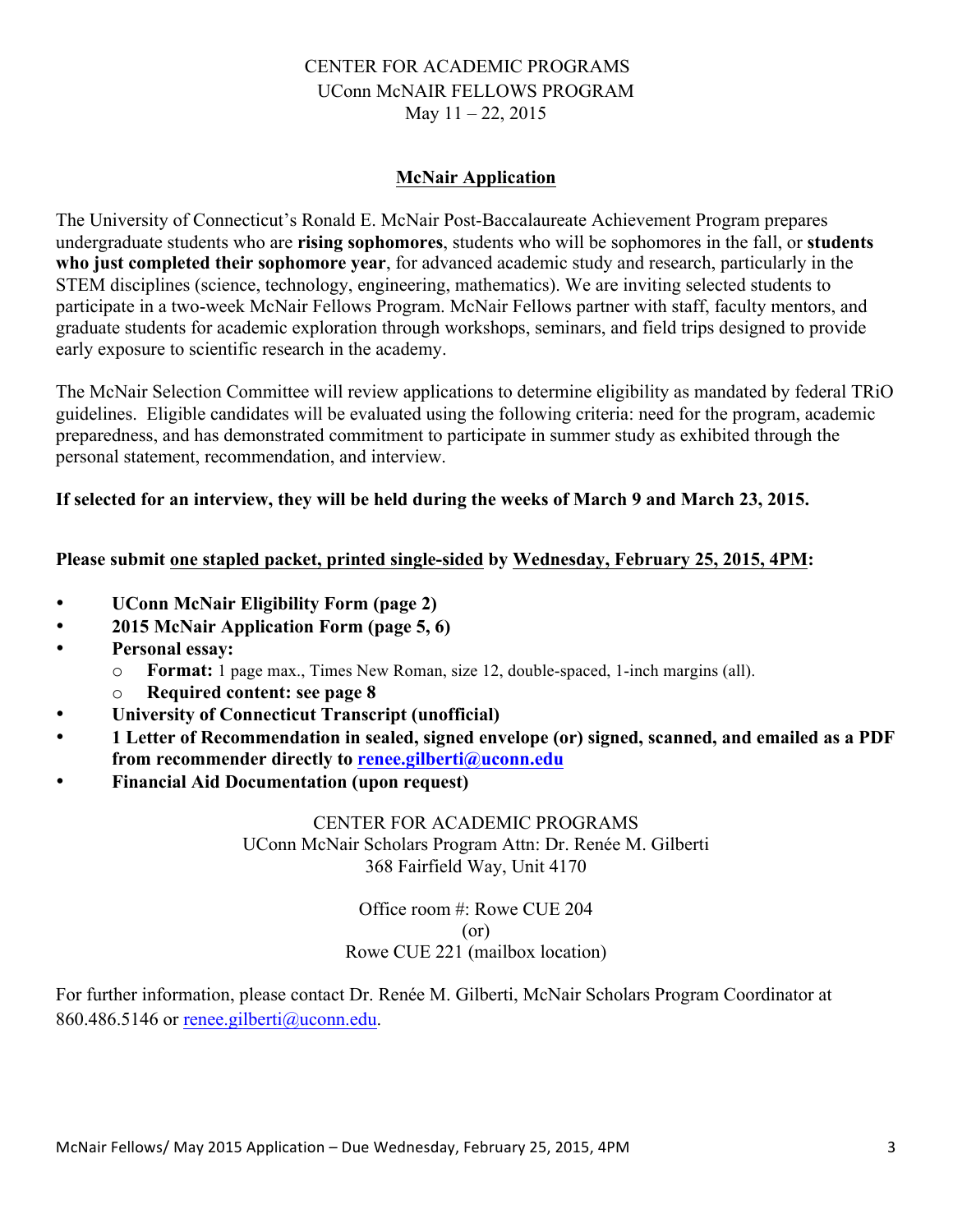**Thank you for your interest in becoming a Ronald E. McNair Fellow at the University of Connecticut. We look forward to reviewing your application.** 

**The McNair Selection Committee will contact the finalists for an interview to be scheduled in March.**

**Students who are accepted into the McNair Scholars Program will be notified when the selection process is completed in April.** 

#### **McNair Fellows Program Application – Checklist:**

*Page 4 is for you to keep. Do not submit with your application.* 

- 1. Pages 2, 5, and 6 are completed, initialed, and signed \_\_\_\_
- 2. Unofficial UConn transcript
- 3. Personal essay is complete (see page 8) \_\_\_\_
- 4. 1 letter of recommendation
- 5. Staple as 1 packet

#### *Packet to pass to your recommenders:*

*Be sure to provide ample time for your recommenders to write their letters See page 3 for mailing/ emailing details*

- Information about the program: http://www.cap.uconn.edu/msp/about.html
- Page 7 as guidelines for the recommender's letter
- A copy of your unofficial UConn transcript
- If necessary, 1 envelope for your recommender (self-addressed)

### **KEEP THIS PAGE FOR YOUR RECORDS**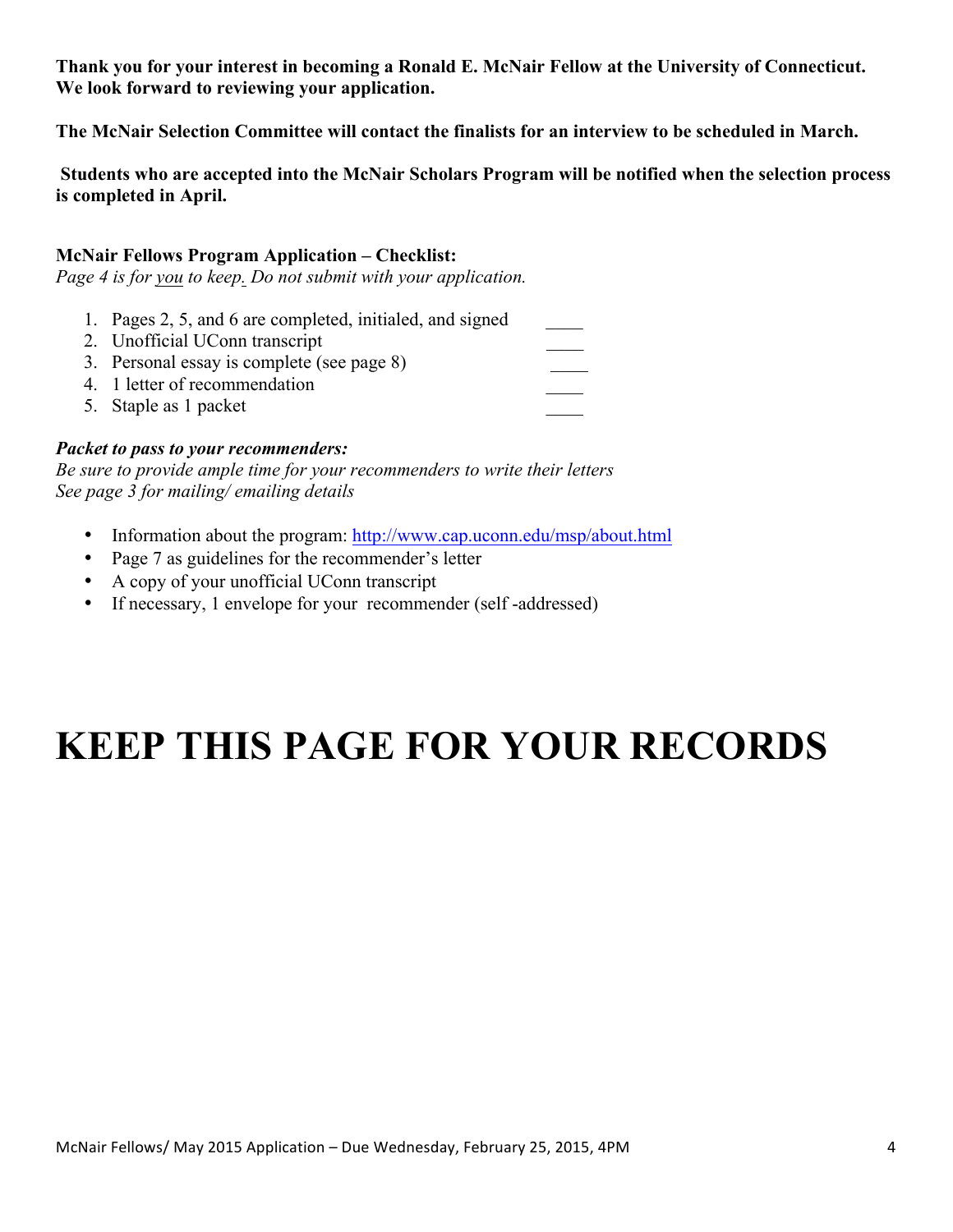#### **Personal Information**

| Full/Legal Name (First name, Middle Initial, and Last name)                                                                                                       |                                                                                                                                                                                 |
|-------------------------------------------------------------------------------------------------------------------------------------------------------------------|---------------------------------------------------------------------------------------------------------------------------------------------------------------------------------|
| UConn Peoplesoft ID $\#$                                                                                                                                          |                                                                                                                                                                                 |
| Permanent Address (Street, Town, State, Zip code)                                                                                                                 |                                                                                                                                                                                 |
|                                                                                                                                                                   | ,我们也不能在这里的时候,我们也不能在这里的时候,我们也不能会在这里的时候,我们也不能会在这里的时候,我们也不能会在这里的时候,我们也不能会在这里的时候,我们也不                                                                                               |
|                                                                                                                                                                   | Primary email _____________________________UConn email _________________________                                                                                                |
| Date of Birth<br><u> Alexandria de la conte</u><br>Place of Birth (town, state, country) Manual Manual Manual Manual Manual Manual Manual Manual Manual Manual Ma |                                                                                                                                                                                 |
| Citizenship United States                                                                                                                                         | Permanent Resident (you must include a copy of INS documentation)                                                                                                               |
| Prior to attending UConn, I completed an Associate's degree at a community college.<br>Circle one: Yes / No                                                       |                                                                                                                                                                                 |
| I have participated in TRiO and/or other enrichment programs:                                                                                                     | <b>Academic Preparation</b>                                                                                                                                                     |
|                                                                                                                                                                   |                                                                                                                                                                                 |
|                                                                                                                                                                   | ___LSAMP ____Educational Talent Search _____Upward Bound ____Student Support Services<br><i>Educational Opportunity Programs</i> _____None _______Other: ______________________ |
|                                                                                                                                                                   | University of Connecticut School/College (examples: School of Engineering, or College of Liberal Arts and                                                                       |
| Major                                                                                                                                                             |                                                                                                                                                                                 |
| Current $#$ of total credits (excluding courses you're currently taking)<br>Cumulative (overall) GPA /4.00                                                        |                                                                                                                                                                                 |
| Anticipated graduation date: May/ December of 201                                                                                                                 |                                                                                                                                                                                 |
|                                                                                                                                                                   |                                                                                                                                                                                 |
| I have requested a McNair letter of recommendation from:                                                                                                          |                                                                                                                                                                                 |
|                                                                                                                                                                   |                                                                                                                                                                                 |

Name Department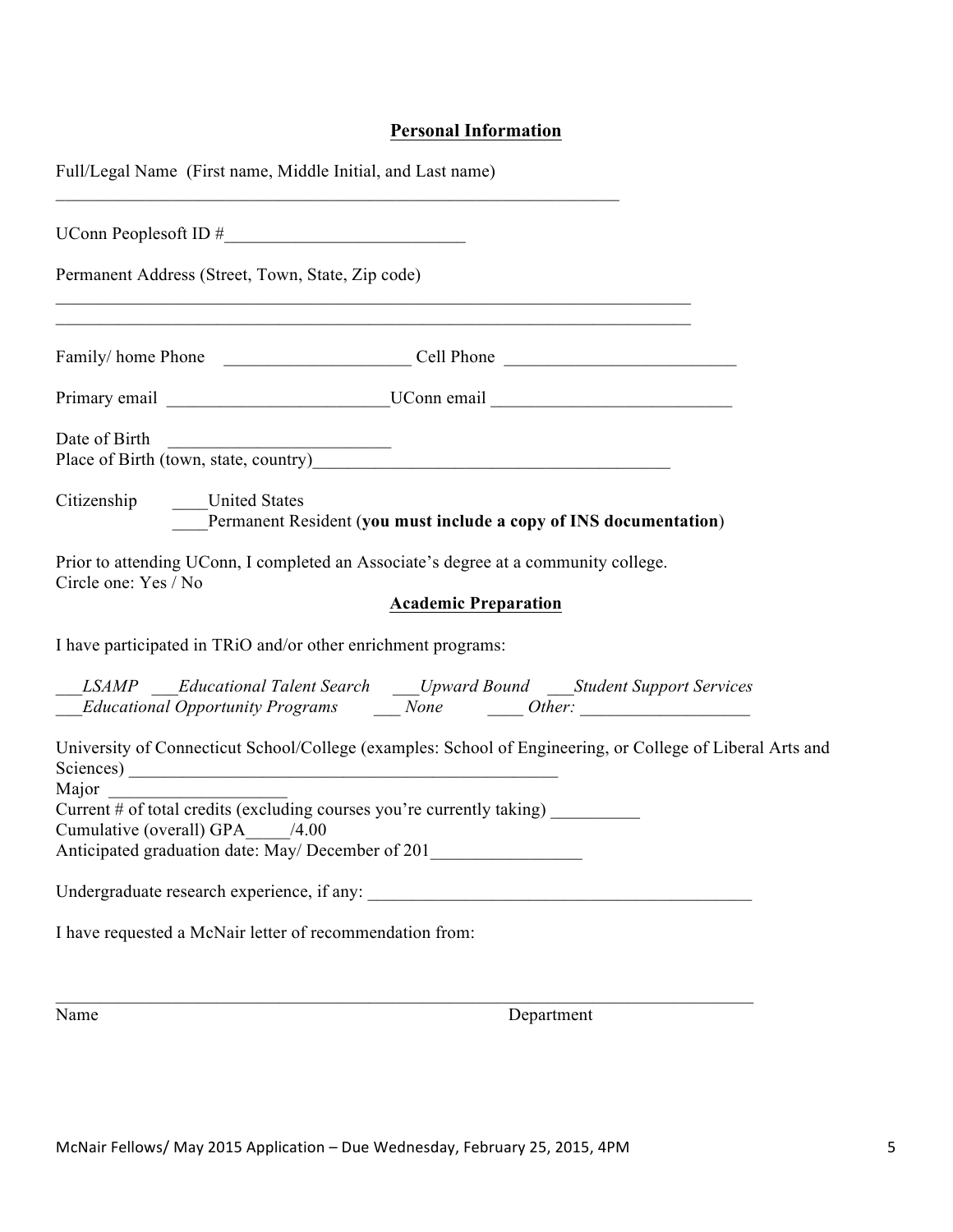#### **McNair Fellows Program Agreement May 11-22, 2015**

I understand that as a McNair Fellow, I will commit myself to all of the program requirements:

- Remain in-residence, on the UConn-Storrs campus for the entire two week McNair Fellows Program, including the weekend of May  $16 - 17$ , 2015
- Utilize the dining hall meal plan provided for me for all meals.
- Shadow researchers during the set times and days, maintain a notebook and time logs.

 $\mathcal{L}_\mathcal{L} = \{ \mathcal{L}_\mathcal{L} = \{ \mathcal{L}_\mathcal{L} = \{ \mathcal{L}_\mathcal{L} = \{ \mathcal{L}_\mathcal{L} = \{ \mathcal{L}_\mathcal{L} = \{ \mathcal{L}_\mathcal{L} = \{ \mathcal{L}_\mathcal{L} = \{ \mathcal{L}_\mathcal{L} = \{ \mathcal{L}_\mathcal{L} = \{ \mathcal{L}_\mathcal{L} = \{ \mathcal{L}_\mathcal{L} = \{ \mathcal{L}_\mathcal{L} = \{ \mathcal{L}_\mathcal{L} = \{ \mathcal{L}_\mathcal{$ 

- Build writing, critical reading, and qualitative/quantitative skills
- Attend McNair workshops and seminars
- Participate in educational field trips
- Be respectful to classmates and presenters, pay attention without the use of technology, and ask questions about their work
- Fully participate in all aspects of the program in order to receive up to \$500. Without full participation, the full stipend amount will not be awarded.
- Delay enrollment in summer class or starting a summer job at any time until after May 22, 2015.

Student Signature Date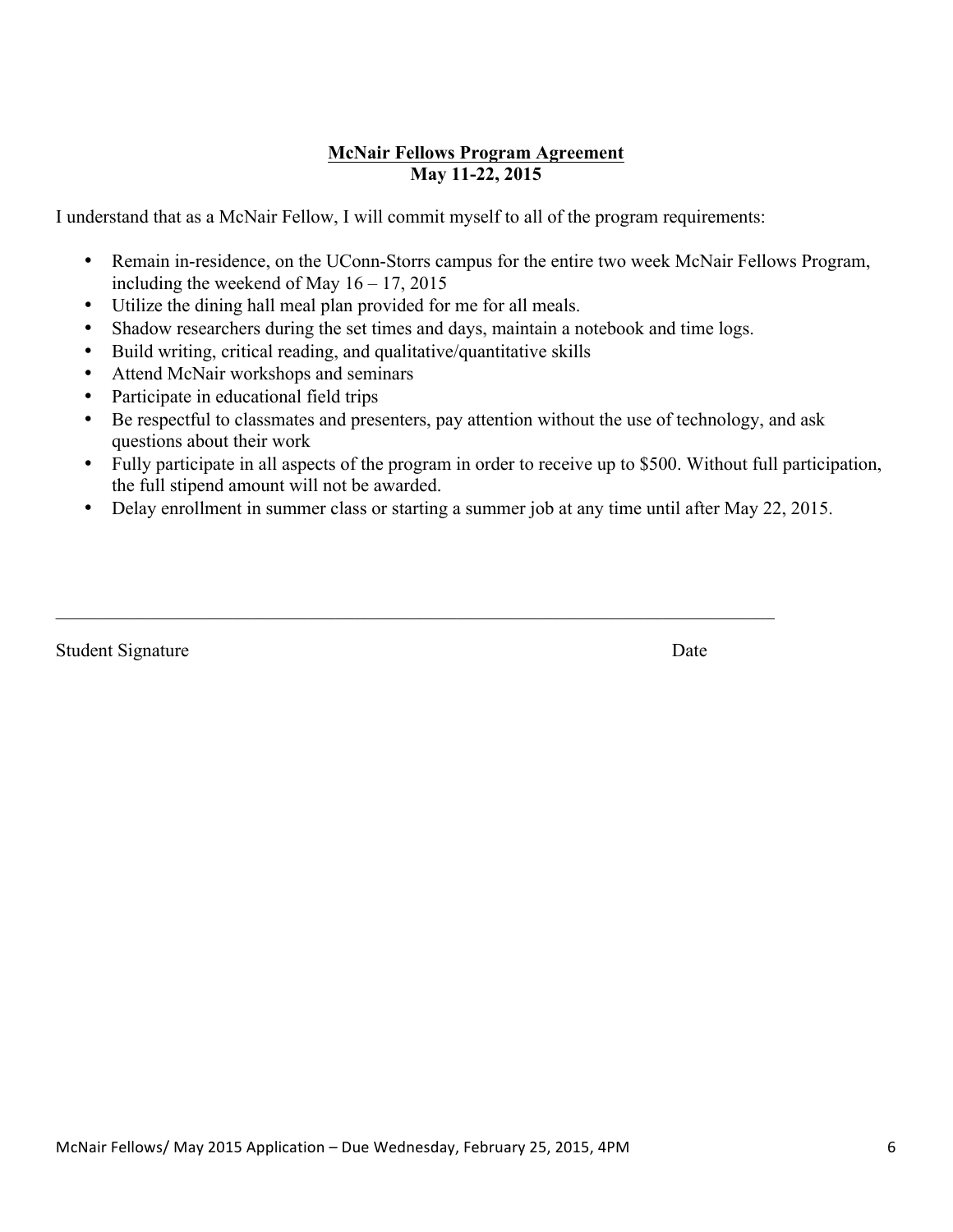## UCONNI CONNECTICUT

#### CENTER FOR ACADEMIC PROGRAMS

#### RONALD E. MCNAIR POST-BACCALAUREATE ACHIEVEMENT PROGRAM

#### *McNair Fellow Applicant: please pass this form to your McNair Reference*

Please submit letters by Wednesday, February 25, 2015

#### **Letter of Recommendation**

Applicant Name\_\_\_\_\_\_\_\_\_\_\_\_\_\_\_\_\_\_\_\_\_\_\_\_\_\_\_\_ Student ID\_\_\_\_\_\_\_\_\_\_\_\_\_\_\_\_\_\_\_\_\_\_\_\_\_\_\_

This student has applied for admission to the UConn McNair Fellows Program, which is designed to introduce and expose undergraduates to research opportunities in the STEM disciplines in order for them to learn if they wish to pursue a full undergraduate research project, subsequently apply to be a McNair Scholar, and, perhaps, pursue a PhD degree.

With this in mind, please assist the McNair Selection Committee in determining this student's potential success as a McNair Fellow. We are interested in your evaluation of the student's academic commitment and scholarly achievements as well as her/his character, integrity, and professional promise. Please return to the student in the envelope provided with your signature across the sealed flap, or email a signed PDF letter to renee.gilberti@uconn.edu. Thank you.

For further information, please contact Dr. Renée M. Gilberti, McNair Program Coordinator at 860.486.5146 or renee.gilberti@uconn.edu.